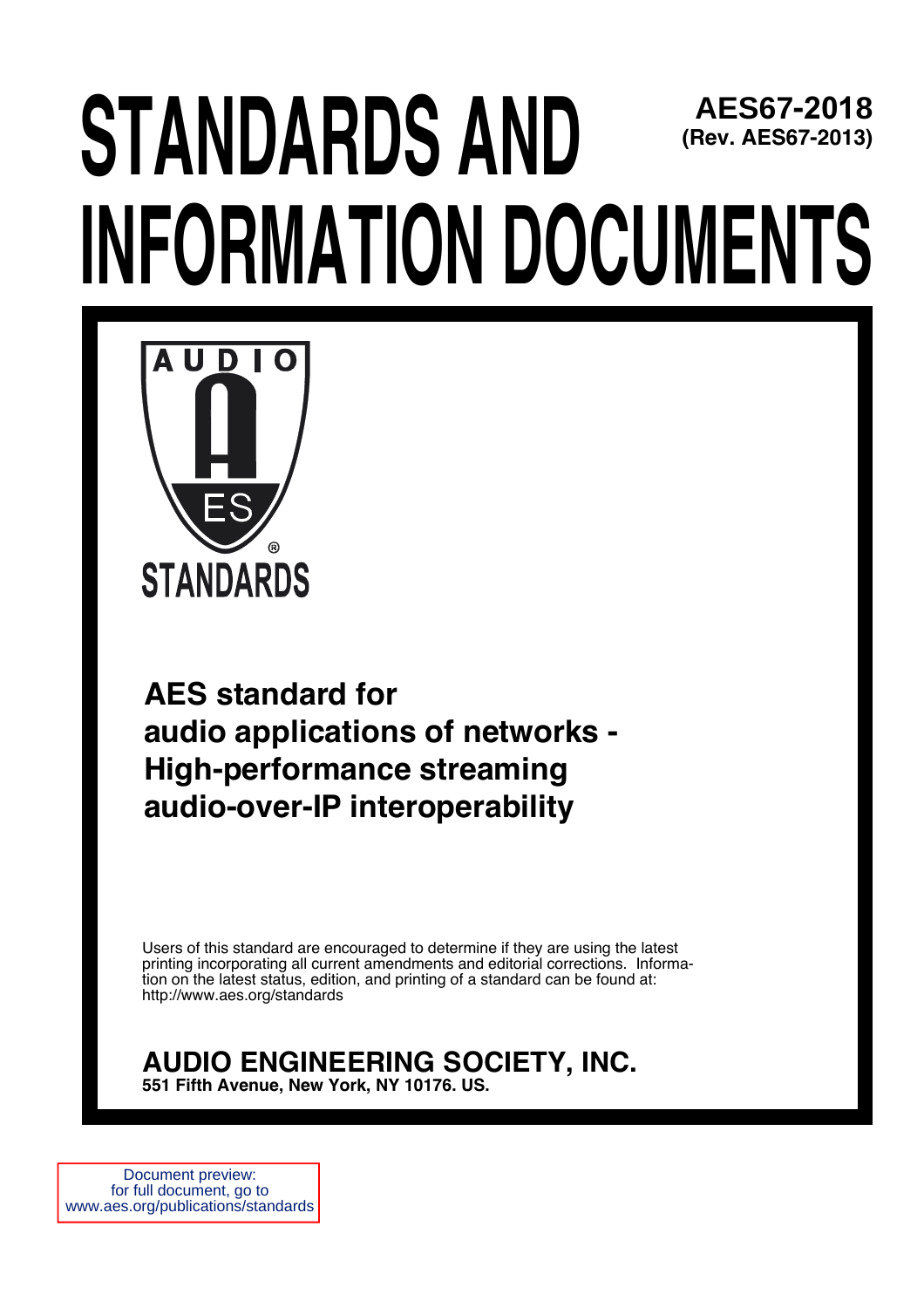## **AES standard for audio applications of networks - High-performance streaming audio-over-IP interoperability**

Published by **Audio Engineering Society, Inc.**  Copyright ©2013, 2015, 2017, 2018 by the Audio Engineering Society

#### **Abstract**

by<br> **Prophering Society, Inc.**<br> **Propherical Propherical Society, 10.**<br> **Propherical Art COVICE 10.**<br> **Propherical COVICE 10.**<br> **Propherical COVICE 10.**<br> **Propherical COVICE 10.**<br> **Propherical Art COVICE 10.**<br> **Propheric** High-performance media networks support professional quality audio (16 bit, 44,1 kHz and higher) with low latencies (less than 10 milliseconds) compatible with live sound reinforcement. The level of network performance required to meet these requirements is available on local-area networks and is achievable on enterprise-scale networks. A number of networked audio systems have been developed to support highperformance media networking but until now there were no recommendations for operating these systems in an interoperable manner. This standard provides comprehensive interoperability recommendations in the areas of synchronization, media clock identification, network transport, encoding and streaming, session description and connection management.

**Inc.**<br>2018 by the Audio Engineering Society<br>2018 by the Audio Engineering Society<br>2018 by the Audio Engineering Society<br>2018 by the sound reinforcement. The level of network-<br>hese requirements is available on local-area n An AES standard implies a consensus of those directly and materially affected by its scope and provisions and is intended as a guide to aid the manufacturer, the consumer, and the general public. The existence of an AES standard does not in any respect preclude anyone, whether or not he or she has approved the document, from manufacturing, marketing, purchasing, or using products, processes, or procedures not in agreement with the standard. Prior to approval, all parties were provided opportunities to comment or object to any provision. Attention is drawn to the possibility that some of the elements of this AES standard or information document may be the subject of patent rights. AES shall not be held responsible for identifying any or all such patents. Approval does not assume any liability to any patent owner, nor does it assume any obligation whatever to parties adopting the standards document. This document is subject to periodic review and users are cautioned to obtain the latest edition. Recipients of this document are invited to submit, with their comments, notification of any relevant patent rights of which they are aware and to provide supporting documentation.

**Audio Engineering Society Inc. 551 Fifth Avenue, New York, NY 10176, US.** 

www.aes.org/standards standards@aes.org

Document preview: for full document, go to www.aes.org/publications/standards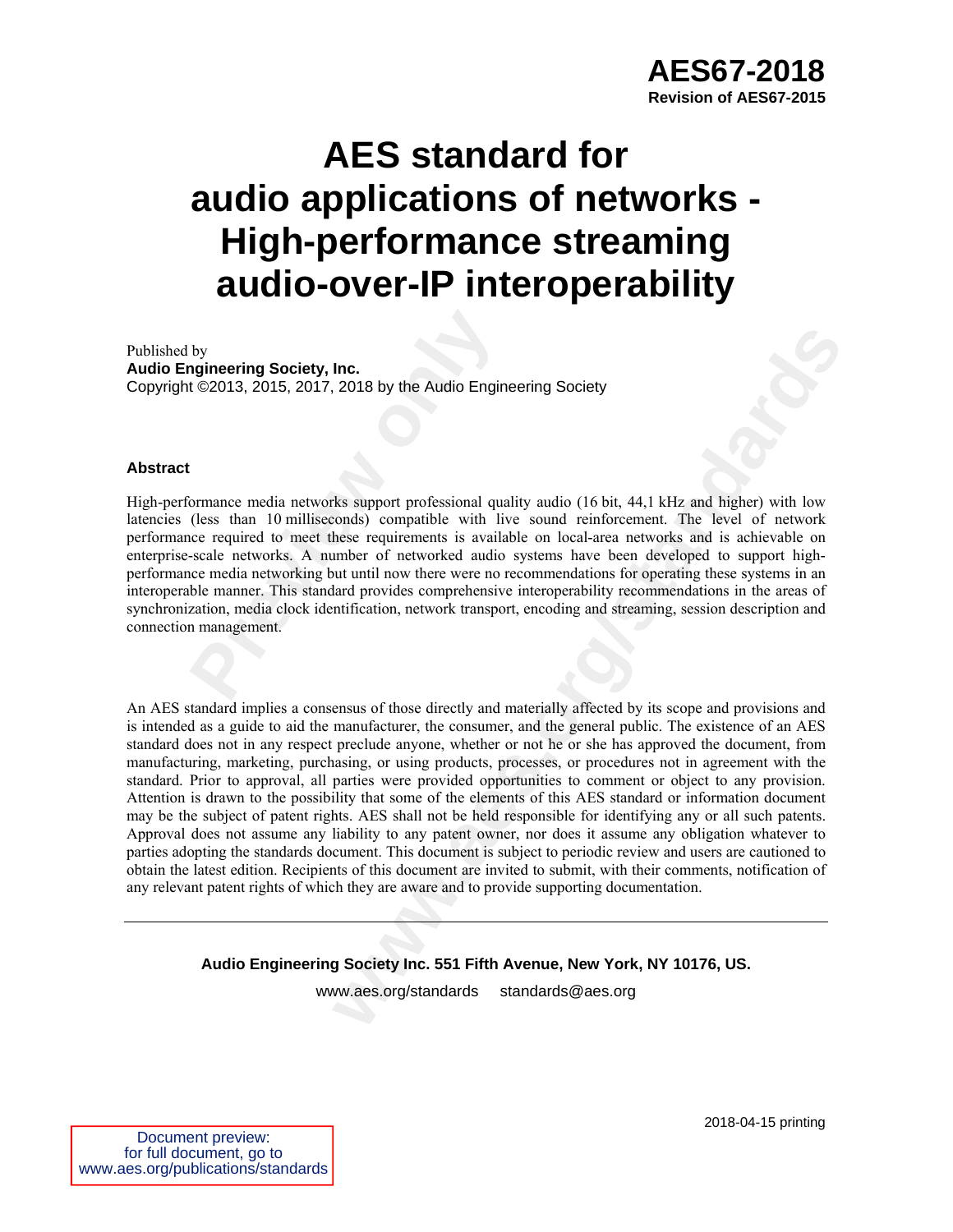#### **Contents**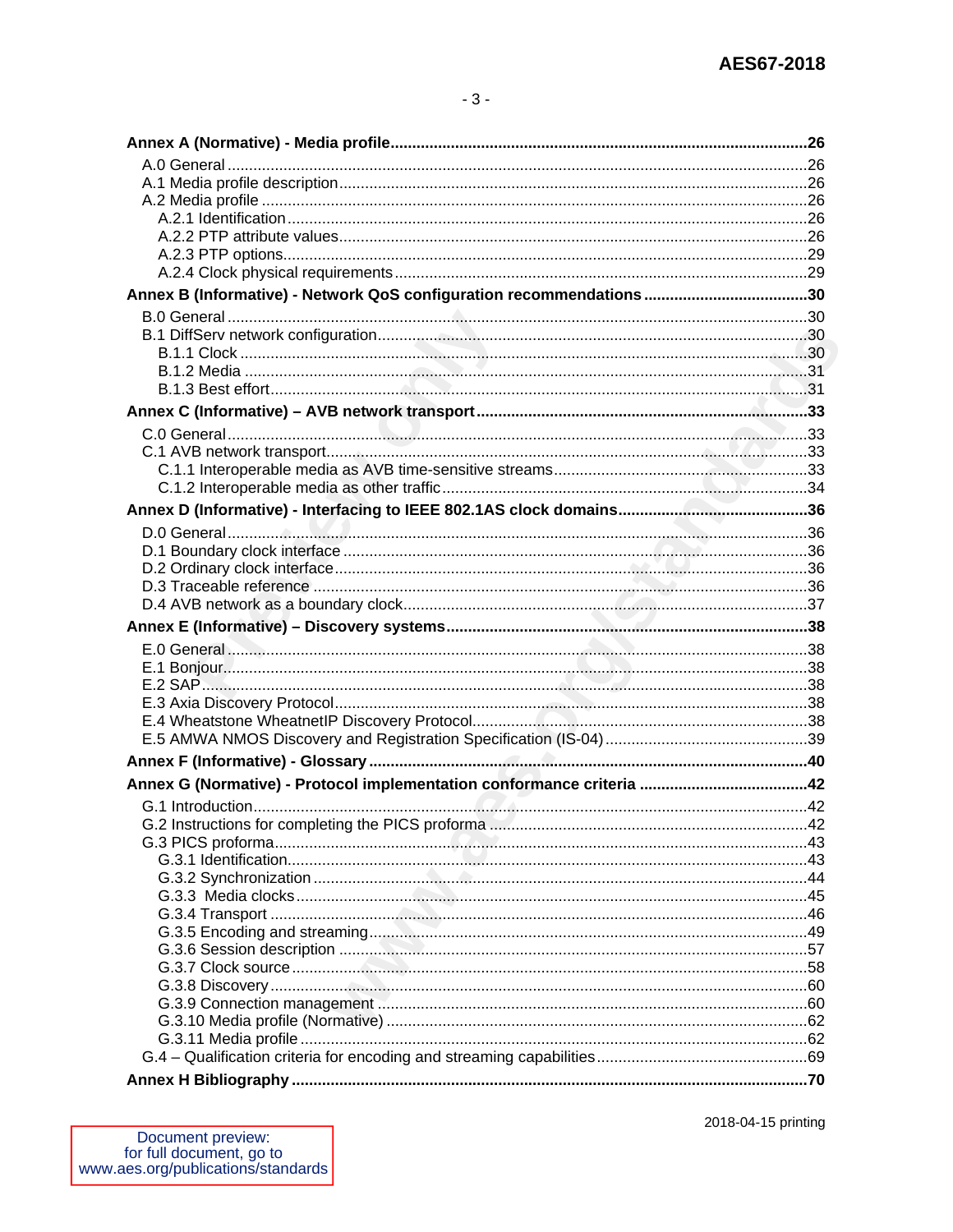#### **AES67-2018**

#### - 4 -

#### **Foreword**

This foreword is not part of the AES67-2013 *AES standard for audio applications of networks - Highperformance streaming audio-over-IP interoperability* 

This document was developed in project AES-X192, in the SC-02-12-H task group on high-performance streaming audio-over-IP interoperability, under the leadership of Kevin Gross.

aw, P. Briscoe, L. Brito, J. Britton, C. Broad<br>ese, R. Camprodon, M. Carter, A. Cedronius,<br>m, P. Demuytere, J. Dibley, A. Dickens, P. Di<br>maki, T. Edwards, A. Elder, L. Ellison, K. Fit.<br>ger, R. Goforth, J. Grant, M. Graubne M. Carter, A. Ceatronius, A. Clark, H. Clarke, M. Coinchon, P. Cyria, N. Dibitoly, A. Dickens, P. Dierich, C. Doidds, S. Dove, A. False, F. Forbids, S. Diere, L. Ellison, K. Frizke, J. Fleicher, S. Flock, R. Foss, P. Fouli Members of the writing group that contributed to this document in draft are: R. Abraham, J. Amate, M. Barbour, C. Becker-Foss, J. Berryman, M. Bishop, H. Blum, J. Boqvist, T. Borland, N. Borthwick, L. Bradshaw, P. Briscoe, L. Brito, J. Britton, C. Broad, N. Brunsgaard, D. Brutzman, E. Bukont Jr., A. Calvanese, R. Camprodon, M. Carter, A. Cedronius, A. Clark, H. Clarke, M. Coinchon, P. Cyrta, S. de Jaham, P. Demuytere, J. Dibley, A. Dickens, P. Dietrich, C. Dodds, S. Dove, A. Eales, E. Echols, R. Economaki, T. Edwards, A. Elder, L. Ellison, K. Fitzke, J. Fletcher, S. Flock, R. Foss, P. Foulkes, F. Gierlinger, R. Goforth, J. Grant, M. Graubner, D. Gravereaux, S. Gray, H. Hansen, B. Harshbarger, S. Heinzmann, A. Hildebrand, D. Hoch, M. Holtmann, Os. Igumbor, H. Jahne, T. Johansson, M. J. Teener, S. Johnson, L. Jonsson, A. Karamustafaoglu, K. Kearney, P. Keller, J. Koftinoff, P. Koftinoff, D. Koss, S. Langhans, M. Lave, D. Lazecko, S. Ledergerber, C. Lefebvre, J. Lindsay, G. Linis, S. Loehberg, A. Louko, A. Makivirta, J. A. Martinez, A. Mayo, W. McQuay, C. Merienne, A. Metz, J. Meunier, J. Meyer, R. Michl, S. Millan, D. O'Gwynn, N. O'Neill, H. Okai-Tettey, K. Parker, J. Passaniti, J. Peavey, J. Perez, W. Peters, S. Price, S. Pro, M. Quaix, F. Ragenard, R. Rayburn, D. Rice, T. Rohwedder, G. Rosenboom, M. Saito, M. S. Carreres, J. Sauter, R. Schoonbroodt, V. Schueppel, P. Schwizer, S. Scott, G. Shay, T. Shuttleworth, D. Silver, J. Simpson, M. Sims, A. Smimite, J. Snow, T. Staros, P. Stevens, J. M. Strawn, N. Sturmel, M. Szlapka, T. Thompson, P. Treleaven, A. Trevena, S. Turner, R. van der Zalm, B. van Kempen, I. Vysick, J. P. Waddell, Y. Wang, P. Warrington, H. Weibel, A. Williams, M. Willsher, A. Witham, J. Wood, J. A. Yeary, J. Yoshio, P. Yurt, U. Zanghieri, D. Zimmermann, R. Zwiebel.

This document was edited by Kevin Gross.

Richard Foss Chair, working group SC-02-12, 2013-07-18

#### **Foreword to second edition, 2015**

This revision includes minor changes identified during 'plugfest' testing in October 2014 and was developed in task group SC-02-12-M. It includes updated references to RFC 7273, and clarifications in 6.3, 8.1, and 8.5.

Members of the task group that contributed to this revision in draft are: R. Abraham, J. Amate, L. Andrieu, R. Barbieri-Carrera, M. Barbour, C. Becker-Foss, F. Bergholtz, J.A. Berryman, J. Boqvist, J. Breitlow, D. Brulhart, B.J. Buchalter, A. Calvanese, C. Cellier, K. Cleary, M. Danielson, I. Dennis, C. Diehl, S. Dove, T. Duffy, J. Dunn, J. Evanson, J. Fletcher, S. Flock, R. Foss, J. Freyberger, G. Gebler, J. Grant, K. Gross, S. Heinzmann, E. Heurtel, A. Hildebrand, F. Hoyer, T. Johansson, L. Jonsson, B. Klinkradt, J. Koftinoff, S. Langhans, S. Ledergerber, C. Lefebvre, S. Leschka, Jo. Lindsay, G. Linis, A. Lucas, A. Makivirta, A. Metz, J. Meyer, R. Michl, G. Passador, J. Peavey, M. Quaix, C.R. Reed, T. Rohwedder, M. Schuchert, V. Schueppel, G. Shay, P. Stevens, N. Sturmel, M. Szlapka, P. Treleaven, A. van den Broek, B. van Kempen, J.P. Waddell, A. Williams, K. Wu, N. Yamaguchi, R. Zwiebel.

The task group was led by Kevin Gross.

Richard Foss Chair, working group SC-02-12, 2015-07-27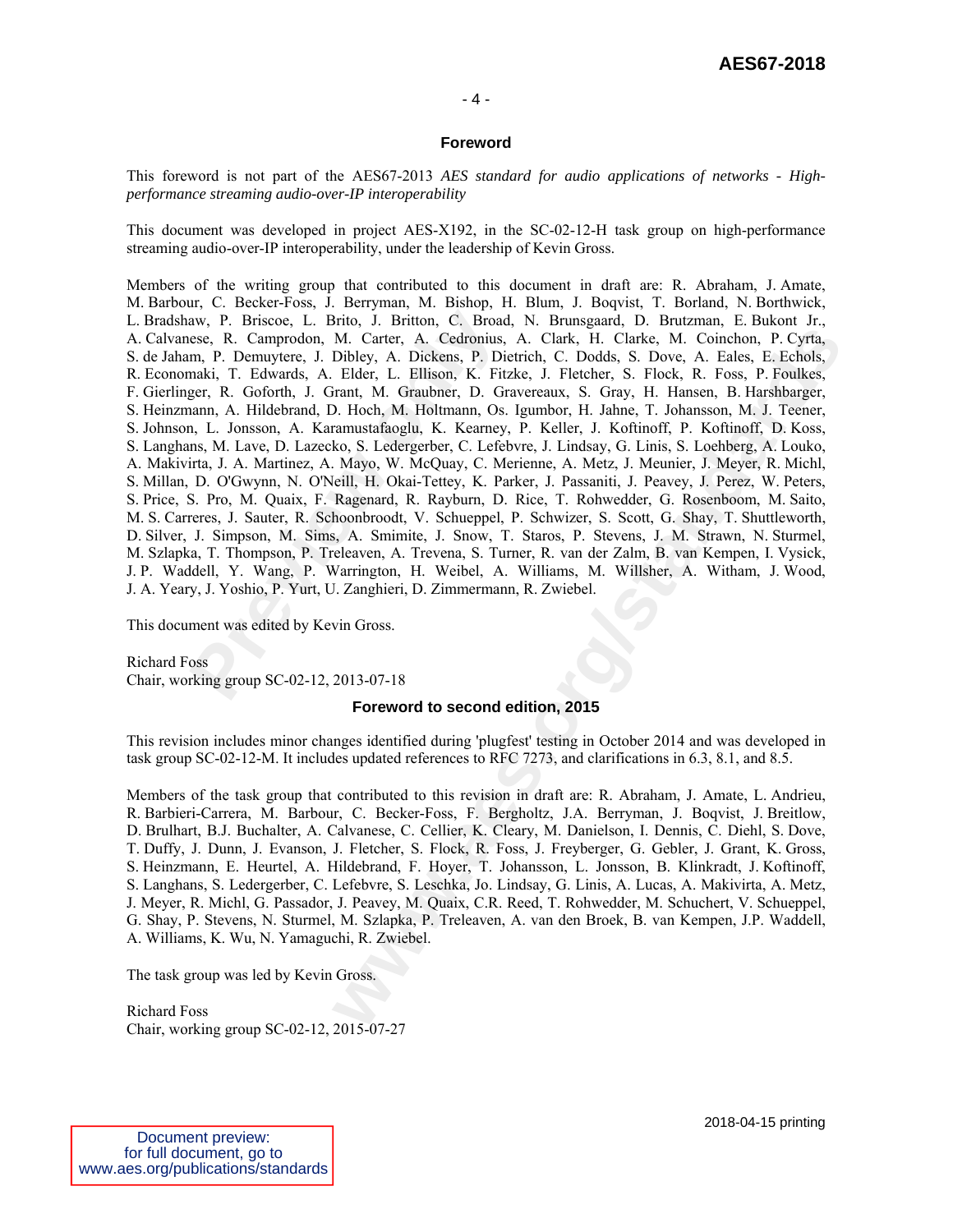#### **Foreword to third edition, 2018**

This revision contains clarifications and minor corrections and adds a Protocol Implementation Conformance Statement (PICS) as Annex G. A new sender keep-alive recommendation, has been added to clause 6.3. Minor clarifications and corrections include a specification of MTU requirements in the presence of allowed (but not recommended) additional information in the RTP header and correcting SDP examples in clause 8.5 to match an erratum issued by the IETF on RFC 7273. Corrected domainNumber range to conform to IEEE 1588-2008 requirements. These revisions were developed in task group SC-02-12-M.

u, R. Barbieri-Carrera, M. Barbour, C. Becker<br>purn, A. Boenninghoff, J. Boqvist, L. Bradshalter, R. Bugg, R. Cabot, A. Caceres, A. Calva<br>m, A. Cooper, M. Danielson, T. deBrouwer, I. Denn<br>m, J. Fletcher, S. Flock, R. Foss, II. J. Boqvist, L. Brackhaw, D. Brithaupt, J. Breithov, D. Brulhart, A. Gaeres, A. Calviesce, C. Eldier, R. Charlessorth, K. Cleary, L. Standard, T. Hothy, J. Dunn, Elemy, E. For the H. A. Hothy, D. Dunn, Henry, E. Heurtel Members of the task group that contributed to this revision in draft are: R. Abraham, J. Amate, N. Amaya, L. Andrieu, R. Barbieri-Carrera, M. Barbour, C. Becker-Foss, R. Bell, F. Bergholtz, J. A. Berryman, M. Blackburn, A. Boenninghoff, J. Boqvist, L. Bradshaw, D. Breithaupt, J. Breitlow, D. Brulhart, B. J. Buchalter, R. Bugg, R. Cabot, A. Caceres, A. Calvanese, C. Cellier, R. Charlesworth, K. Cleary, B. Cochran, A. Cooper, M. Danielson, T. deBrouwer, I. Dennis, C. Diehl, G. Diehl, S. Dove, T. Duffy, J. Dunn, J. Evanson, J. Fletcher, S. Flock, R. Foss, J. Freyberger, G. Gauthier, G. Gebler, J. Grant, E. Grossman, S. Heinzmann, M. Henke, M. Henry, E. Heurtel, A. Hildebrand, T. Holton, A. Holzinger, F. Hoyer, L. Huapaya, H. Jesuiter, T. Johansson, L. Jonsson, N. Keroe, A. Kitagawa, B. Klinkradt, J. Koftinoff, S. Langhans, J. Laundon, S. Ledergerber, C. Lefebvre, S. Leschka, E. Lestage, J. Lindsay, G. Linis, K. Lyver, A. Makivirta, C. Mannett, S. Mertens, A. Metz, J. Meyer, R. Michl, E. Miehs, T. Neuhaus, C. Nighman, N. Nzoyem, B. Olson, M. Overton, O. Palm, K. Parker, G. Passador, J. Peavey, J. Pruitt, M. Quaix, C. R. Reed, T. Rohwedder, A. Santos, G. Scherling, M. Schettke, M. Schuchert, V. Schueppel, S. Scott, A. Sharifan, G. Shay, M. Smaak, K. Soma, P. Stevens, N. Sturmel, M. Szlapka, J. Tikkanen, P. Treleaven, A. van den Broek, B. van Kempen, S. van Tienen, J. P. Waddell, P. Walker, D. Walters, C. Ware, P. Warrington, E. Wetzell, L. Whitcomb, A. Williams, K. Wu, N. Yamaguchi, M. Yonge, R. Zwiebel.

The task group was led by Kevin Gross.

The PICS (annex H) was edited by Gints Linis

Morten Lave Chair, working group SC-02-12, 2017-12-11

#### **Note on normative language**

In AES standards documents, sentences containing the word "shall" are requirements for compliance with the document. Sentences containing the verb "should" are strong suggestions (recommendations). Sentences giving permission use the verb "may". Sentences expressing a possibility use the verb "can".

| Document preview:                  |
|------------------------------------|
| for full document, go to           |
| www.aes.org/publications/standards |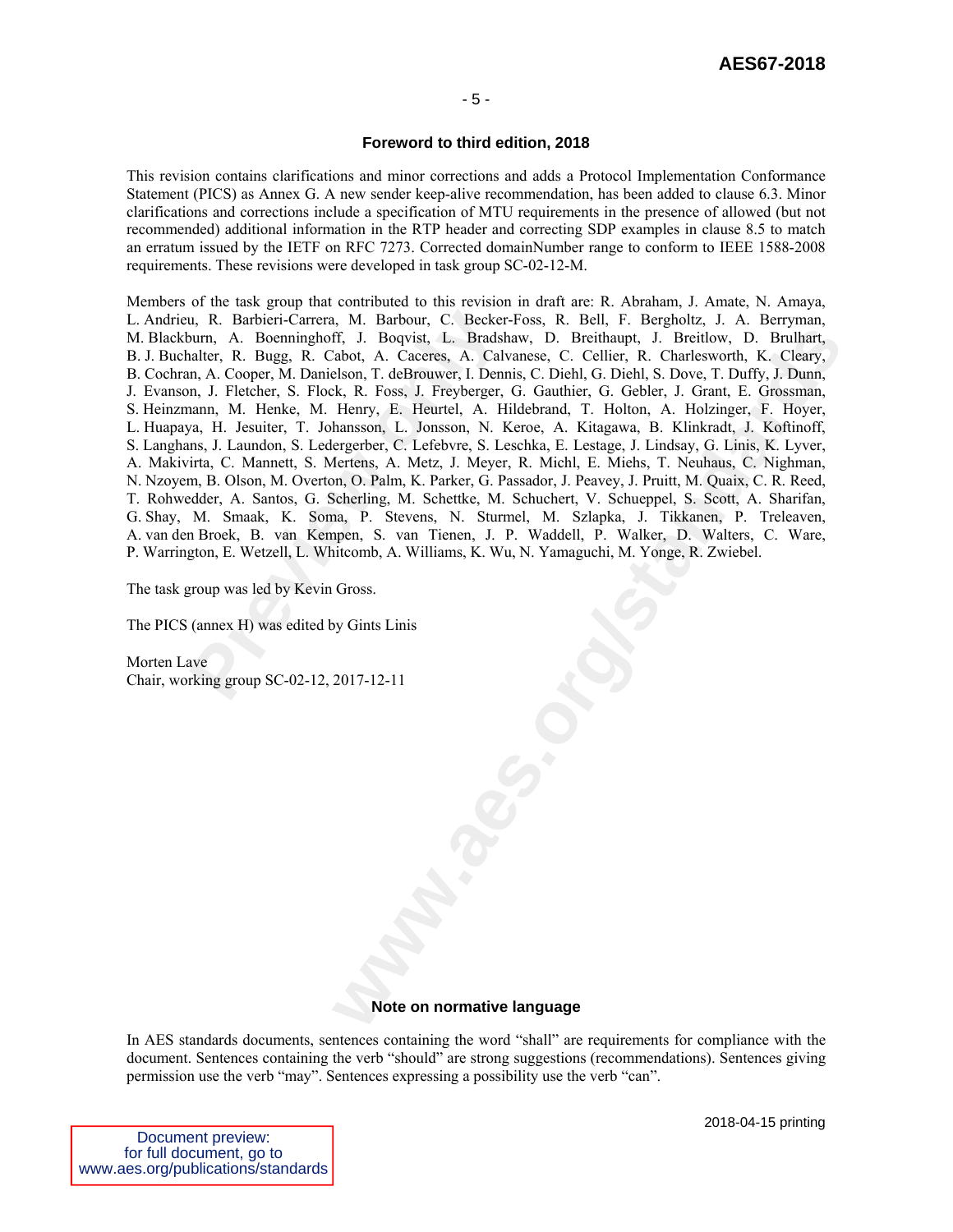### **AES standard for audio applications of networks - High-performance streaming audio-over-IP interoperability**

#### **0 Introduction**

#### **0.1 General**

**Previous Follow Symbol Symbol Symbol Symbol Symbol Symbol (less than 10 ms) compatible with live sound re o meet these requirements is available on local-arbut is generally not available on wide-area networks recent gener** ks support professional quality audio (16 bit, 44,1 kHz and higher) with low<br>papible with live sound reinforcement. The level of retevork performance<br>particle with live sound reinforcement. The level of retevork performanc High-performance media networks support professional quality audio (16 bit, 44,1 kHz and higher) with low latencies (less than 10 ms) compatible with live sound reinforcement. The level of network performance required to meet these requirements is available on local-area networks and is achievable on enterprise-scale networks but is generally not available on wide-area networks or the public internet.

The most recent generation of these media networks use a diversity of proprietary and standard protocols. Despite a common basis in Internet Protocol, the systems do not interoperate.

This standard provides specific recommendations for interoperability. The standard focuses on defining how existing protocols are used to create an interoperable system. No new protocols have been developed to achieve this.

The standard is expected to be useful for commercial audio applications including fixed and touring live sound reinforcement. It is also expected to be useful for distribution within broadcast, music production and postproduction facilities.

This standard depends on established network protocols (see clause 2). These protocols may include additional options that are not required by this standard. Implementations of AES67 should tolerate these additional options.

#### **0.2 Patents**

The Audio Engineering Society draws attention to the fact that it is claimed that compliance with this AES standard or information document may involve the use of a patent.

The AES holds no position concerning the evidence, validity and scope of this patent right.

The holder of this patent right has assured the AES that it is willing to negotiate licenses under reasonable and non-discriminatory terms and conditions with applicants throughout the world. In this respect, the statement of the holder of this patent right is archived with the AES and listed on the public AES web site.

Information may be obtained from.

Audinate Pty Ltd. PO Box 855 Ultimo, NSW 2007 Australia

Attention is drawn to the possibility that some of the elements of this AES standard or information document may be the subject of patent rights other than those identified above. AES shall not be held responsible for identifying any or all such patent rights.